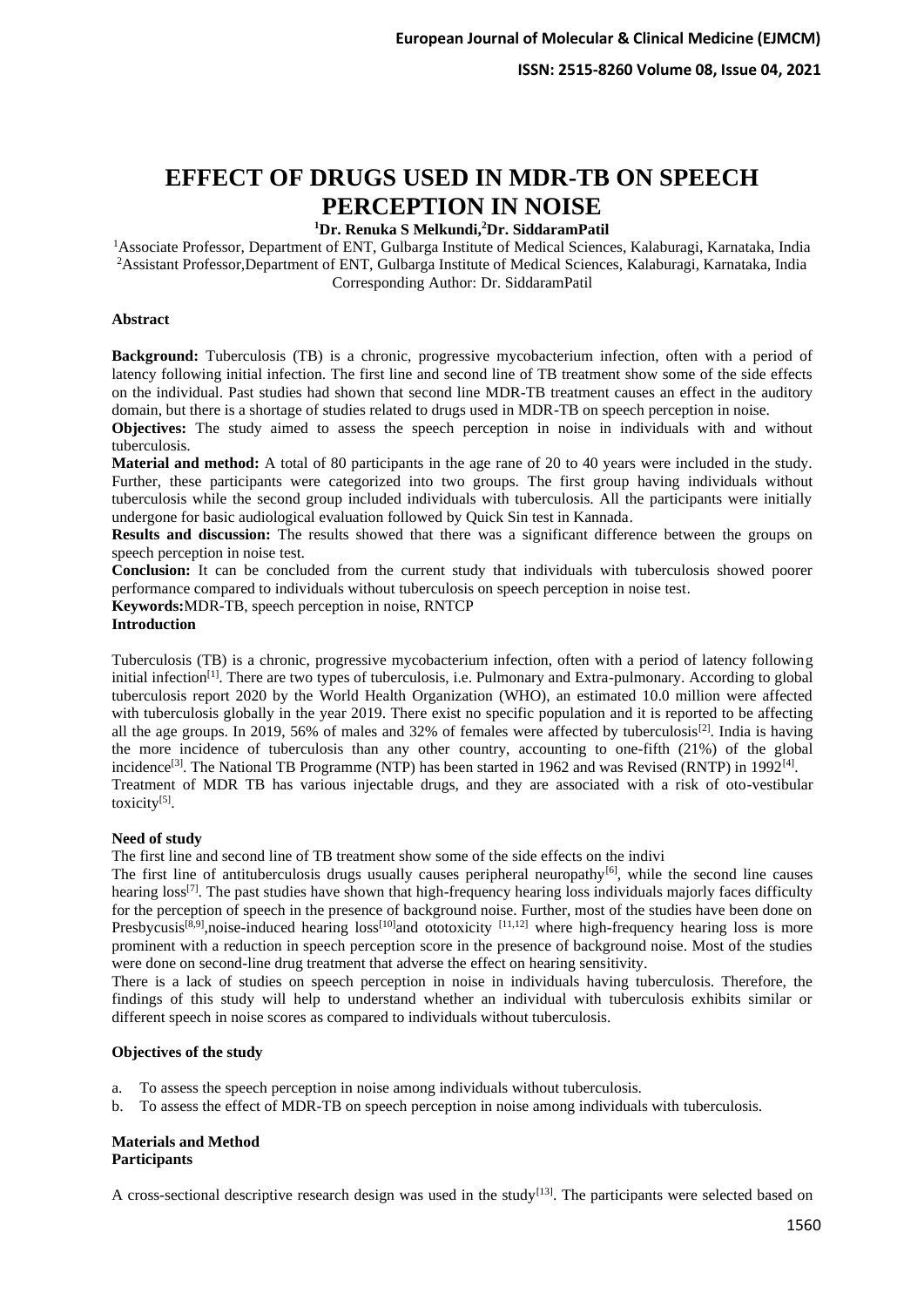# **European Journal of Molecular & Clinical Medicine (EJMCM)**

# **ISSN: 2515-8260 Volume 08, Issue 04, 2021**

convenient sampling and were equally divided into two groups. The group I (individuals without tuberculosis) and group II (Individuals with tuberculosis) in the age range of 20 to 40 years with 40 participants respectively in both the groups. Further, all individuals in the group II taking second-line treatment of MDR-TB for pulmonary as well as extra-pulmonary TB with greater than 6 months of duration were considered for the study. All the Participants had hearing sensitivity within normal limits  $( \leq 15 \text{ dBHL})$  at all octave frequencies from 250 Hz to 8000 Hz [ANSI S3.1 (1991)]. All the participants had normal functioning of the middle ear as indicated by bilateral 'A' type of tympanogram with the presence of acoustic reflex (ipsilateral and contralateral) at 500 Hz and 1000 Hz. Participants with speech recognition threshold and speech identification scores proportional to hearing thresholds were selected. Participants with a history of otologic, neurologic problems, hypertension, diabetes, cardiovascular disorders and reported illness on the day of testing were excluded from the study. The research was approved from the Institutional Ethical Committee.

## **Test environment**

Pure tone audiometry was performed in an acoustically treated room with noise levels as per ANSI S 3.1 (1999) standards. All other experiments were done in a quiet room with good illumination, ventilation, and minimum distraction.

## **Stimulus and procedure**

Written informed consent was taken from all the participants for willingly participating in the investigation. Speech perception in noise test was measured at different SNR, starting from +8 dB to -10 dB in 3 dB steps in each successive sentence. The stimuli were presented binaurally through the calibrated headset (Sennheiser) and presented at 70 dB SPL level. The output of the headphones was calibrated using Larsen and Davis, Sound Level Meter (SLM) type 824 with 1" pressure mic Type 2575, with Larsen and Davis Artificial Ear Type No AE **Drugs dosage**

All the participants diagnosed with tuberculosis (pulmonary as well as extra-pulmonary) were undergone for initial 6 months of treatment plan given by the Revised National Tuberculosis Treatment Program. MDR-TB occurs when a Mycobacterium tuberculosis strain is resistant to isoniazid and rifampin, two of the most powerful first-line drugs. All the participants from Group II had undergone second-line drug treatment. The drug included were Kanamycin/Amikacin/Capreomycin and were injected daily for 3 months. In-addition, one dose of short regimen drugs combination like Moxifloxacin, Isoniazid, Ethionamide, Pyridoxine, Ethambutol and Pyrazinamide were injected for 9 to 12 months based on weight category.

# **Routine audiological evaluations**

The case history was taken from the participants to rule out any otological, neurological and any other medical history as mentioned in the exclusion criteria. Otoscopy was done to examine the status of the external ear canal and tympanic membrane.

Further, pure tone audiometry was done to assess the air conduction thresholds at all octave frequencies from 250 Hz to 8000 Hz and bone conduction thresholds from 250 Hz to 4000 Hz. Thresholds were established using a modified version of Hughson Westlake procedure<sup>[14]</sup> Speech recognition threshold with Kannada paired words and speech identification scores with Kannada PB words<sup>[15]</sup> in quiet was obtained for both the ears.

The conventional 226 Hz probe tone tympanometry was used to measure the static admittance, equivalent ear canal volume, and tympanometric peak pressure.Further, ipsilateral and contralateral acoustic reflex threshold at 500 Hz, 1000 Hz, 2000 Hz, and 4000 Hz was measured for all the participants.

# **Quick speech perception in noise**

A list of seven sentences (List 2) with five keywords in each was taken from the sentence list of Kannada quick speech perception in noise<sup>[16]</sup>. The sentences were mixed with eight talker babble noise at different SNR starting from +8 dB to -10 dB in 3 dB steps in each successive sentence. The task of the participant was to repeat the sentences. A score of 1 was given for every correctly identified keyword. The SNR required to identify 50% of the keywords was calculated using the Spearman-Karber equation<sup>[17]</sup>, which is given below: SNR-50=I +  $\frac{1}{2}$  (d) - (d) (# correct)/(w)

# Where;

- $i =$  the initial presentation level dB (S/B).
- $d =$  the attenuation step size (decrement).
- $w =$  the number of keywords per decrement.
- # Correct = total number of correct keywords.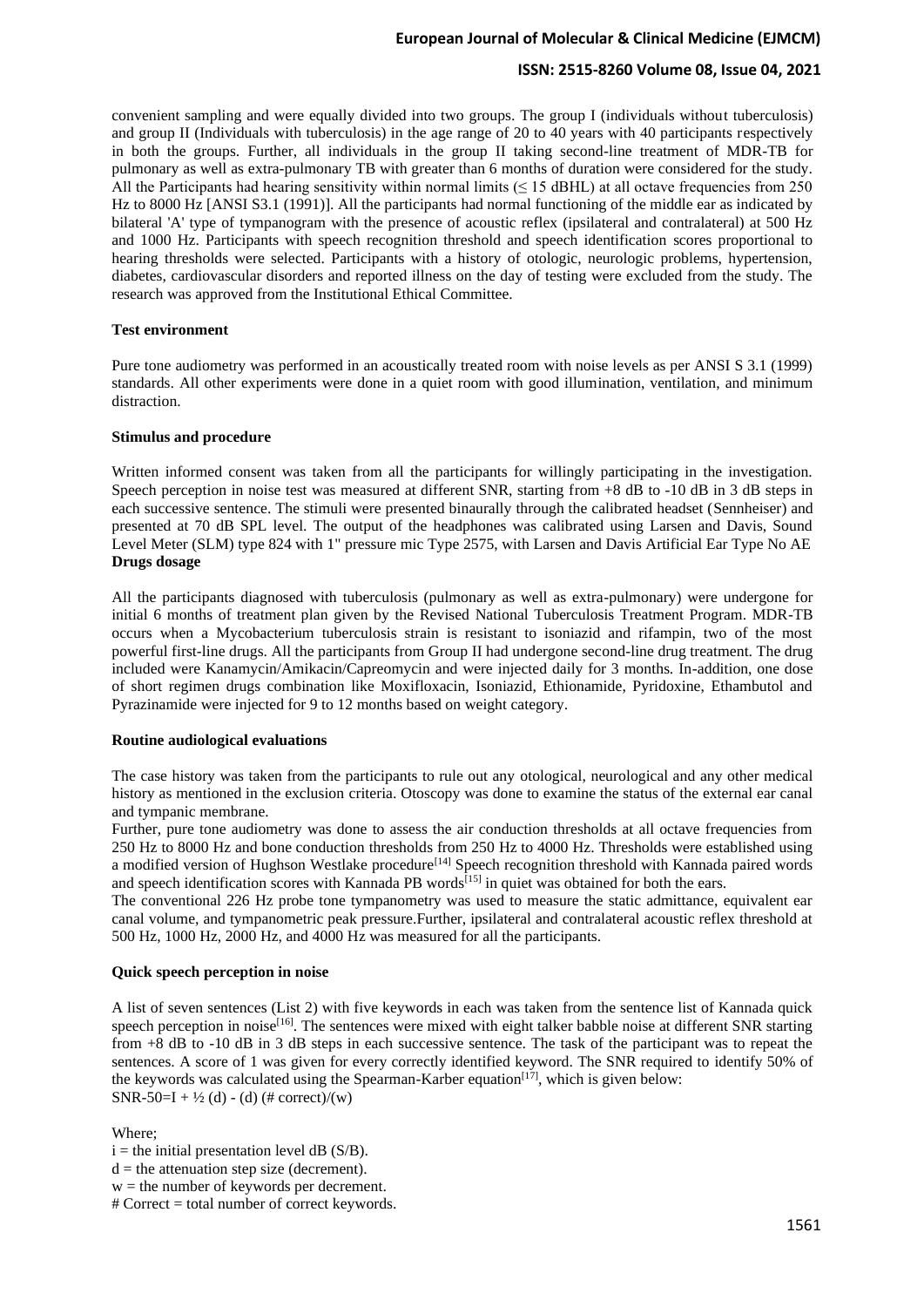# **ISSN: 2515-8260 Volume 08, Issue 04, 2021**

## **Statistical analyses**

Statistical analyses were carried out using statistical software for the social sciences (SPSS) version 21. The normality of the collected data was tested using the Shapiro-Wilk testand descriptive statistics were carried out to obtain mean and standard deviation. Independent sample 'T' test was done to study the significant difference in quick speech perception in noise between the group **Results**

The current study investigated the effect of drugs used in MDR-TB on speech perception in noise. Table 1 shows the total number of the participants and the mean age of Group I (without tuberculosis) and Group II (with tuberculosis). The data were subjected to a normality test, and the Shapiro Wilk test revealed that the speech perception in noise test fulfilled the assumptions of normality  $(p<0.05)$ . Hence, for the analysis of data Independent sample 't' test was used.

**Table 1:** Total number of participants in each group

| Group                                              | Total number of Mean<br><i>participants</i> | age<br>(in Yrs) |
|----------------------------------------------------|---------------------------------------------|-----------------|
| Group I<br>(Individuals without tuberculosis) $40$ |                                             | 28              |
| Group II<br>(Individuals with tuberculosis)        | 40                                          | 29              |

The signal to noise ratio (SNR) required to identify 50% of the keywords was calculated using the Spearman-Karber equation<sup>[17]</sup>. The mean and SD of SNR-50 in both groups are depicted in Table 2. It can be noted that the mean SNR-50 scores are better for Group I (Individuals without tuberculosis) compared to Group II (Individual with Tuberculosis). Independent sample T-test was done to assess the statistical significance of the SNR-50 between the groups. There was a significant difference in the scores for the individuals without TB (M= -7.585 SD=.7563) and individuals with TB (M= -2.750 SD= .9961) Conditions;  $t(78) = -24.449$ , p= .000.

**Table 2:** Mean and Standard Deviation (SD) in both the groups

| Group                                         | Mean  | <b>SD</b> |
|-----------------------------------------------|-------|-----------|
| Group I<br>(Individuals without tuberculosis) | 28.48 | 1.261     |
| Group II<br>(Individuals with tuberculosis)   | 20.63 | .868      |

#### **Discussion**

The study aimed to assess the effect of drugs used in MDR-TB on speech perception in noise. The results of the study are discussed below:

The results of the current study showed that SNR-50 was better in individuals without tuberculosis as compared with individuals with tuberculosis.

A study done by Faust *et al.* reported higher frequencies are involved before lower frequencies and may be used as a monitoring procedure for the detection of ototoxicity and has communication deficits in patients having aminoglycoside therapy<sup>[18]</sup>. Whereas, Brummet*et al*. documented speech comprehension can also be affected with hearing loss in the 4000 Hz range and may adversely affect communication, especially in situations like environments with background noise.<sup>[19]</sup> Harris & Wu Wj. reported have noted aminoglycosides initially cause irreversible high-frequency hearing loss by destroying outer hair cells while sparing inner hair cells. This destruction gradually progresses into inner hair cells of the cochlea, and by the time this damaging effect becomes evident on a conventional pure-tone audiogram.[20,21] Similarly, Selimoglu*et al*. suggested Aminoglycoside appear to generate free radicals within the inner ear with subsequent permanent damage to sensory cells and neurons, resulting in permanent hearing loss [22] . A recent study done by Zadeh*et al*. reported that extended high-frequency (EHF) hearing, beyond the currently tested range of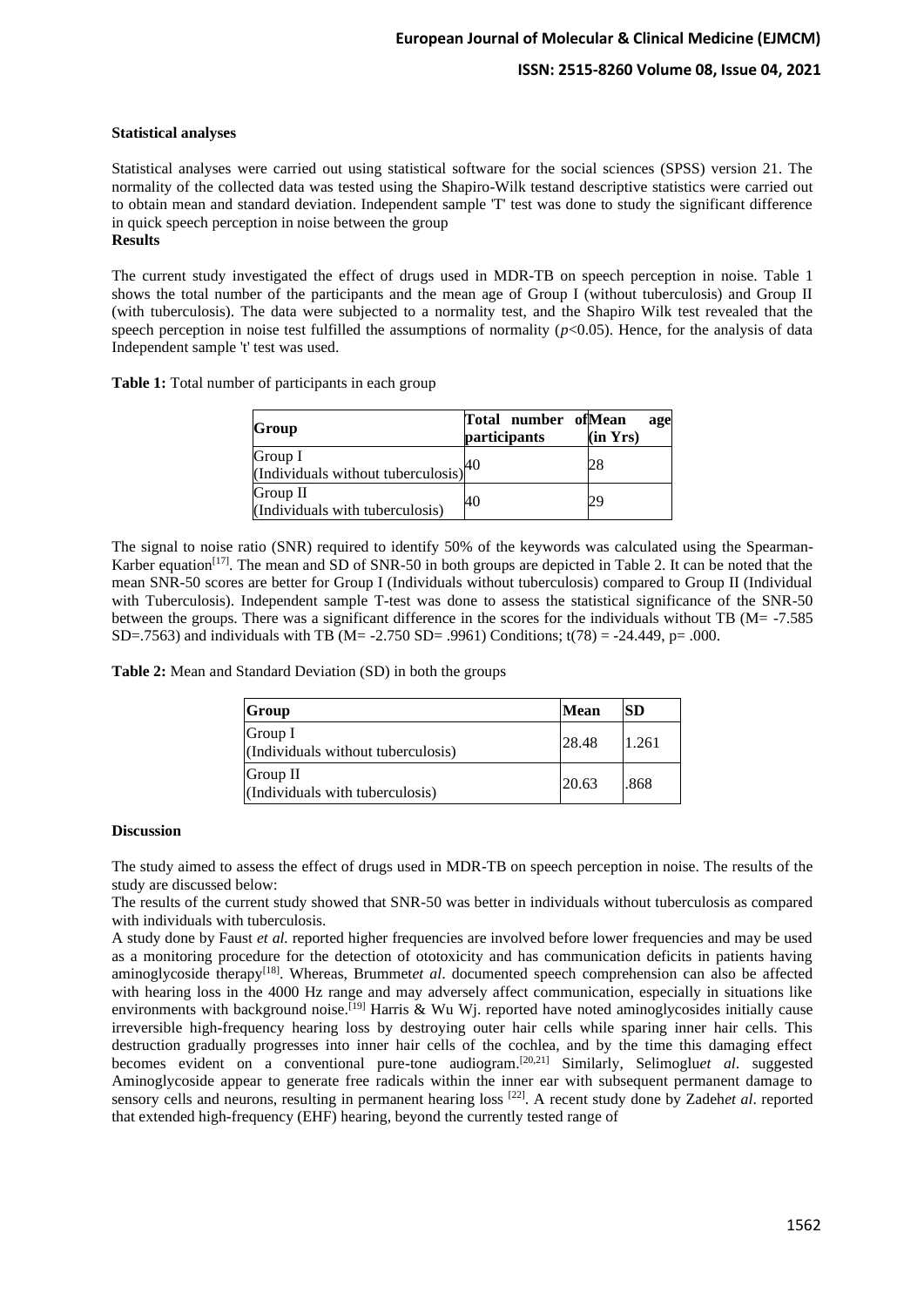# **ISSN: 2515-8260 Volume 08, Issue 04, 2021**

clinical audiometry, contributes to speech perception in noise. Sound energy above 8 kHz thus contributes to speech perception in noise. The data suggest that EHF hearing is a long-sought missing link between audiometry and speech perception and maybe a sensitive predictor ofhigh-frequency hearing loss much earlier in life when preventive measures can be effectively deployed<sup>[23]</sup>. Based on various above studies we hypothesize that, as all of the study reported adverse effects of MDR-TB drugs on auditory system and routine audiometry only tests hearing threshold upto 8kHz, therefore, beyond this frequency hearing threshold information miss out which is important for speech perception in noise. This effect would have reflected poorer Speech perception scores among individuals with tuberculosis with normal audiometric configuration.

#### **Summary and Conclusion**

MDR-TB occurs when a Mycobacterium tuberculosis strain is resistant to isoniazid and rifampin, two of the most powerful first-line drugs. In MDR TB, healthcare providers use a combination of second-line drugs, and that might induce many side effects. The present study was conducted to assess the speech perception scores among individuals with MDR-TB and without TB. The results of the current study suggest better speech perception in noise performance among individuals without TB as compared to individuals with TB. To conclude, MDR-TB drugs likely to affect the auditory system performance on the task such as speech perception in the presence of background noise before radiometrically evident hearing loss at higher frequencies. Monitoring audiological evaluations after the baseline evaluations have been recommended with speech perception in noise test among MDR-TB individuals. For audiological monitoring of ototoxicity other approaches such as high frequency audiometry and otoacoustic emissions were also included in the test battery approach.

# **Financial support and sponsorship:** Nil.

**Conflicts of interest:** There are no conflicts of interest.

## **References**

- 1. Dylan Tierney, Edward A Nardell2018.
- 2. .https://www.msdmanuals.com/professional/infectiousdiseases/mycobacteria/tuberculosis-tb
- 3. The global TB report2020. https://www.who.int/tb/publications/global\_report/en/
- 4. Pinto, Lancelot M,Zarir FUdwadia. Private patient perceptions about a public programme; what do private Indian tuberculosis patients really feel about directly observed treatment? BMC Public Health 2010;10(1):357.
- 5. AroraVK,SarinR.Revised national tuberculosis control programme: Indian perspective. Indian Journal of Chest Diseases and Allied Sciences 2000;42(1):21-26.
- 6. SoodA*et al*. Profile of adverse drug reactions in patients on anti-tubercular drugs in a sub Himalayan rural tertiary care teaching hospital. International Journal of Research in Medical Sciences 2016;4(10):4465- 4471.
- 7. Lubing HN. Peripheral neuropathy in tuberculosis patients treated with isoniazid. American review of tuberculosis 1953;68(3):458-61.
- 8. Duggal P, Sarkar M. Audiologic monitoring of multi-drug resistant tuberculosis patients on aminoglycoside treatment with long term follow-up. BMC Ear, Nose and Throat Disorders 2007;7(1):5.
- 9. Frisina D Robert, Robert D Frisina. Speech recognition in noise and presbycusis: relations to possible neural mechanisms. Hearing research 1997;106(1-2):95-104.
- 10. Gates George A,John H Mills. Presbycusis. The lancet 2005;366(9491):1111-1120.
- 11. Le Prell, Colleen G, Donald Henderson. Perspectives on noise-induced hearing loss. Noise-induced hearing loss. Springer, New York, NY 2012, 1-10.
- 12. Ganesan, Purushothaman*et al*. Ototoxicity: a challenge in diagnosis and treatment. Journal of Audiology & Otology 2018;22(2):59.
- 13. Nizamuddin, Sheikh.Assessment of hearing loss in multi-drug resistant tuberculosis (MDR-TB) patients undergoing aminoglycoside treatment. International Journal of Research in Medical Sciences 2015;3(7):1734-40.
- 14. OrlikoffRobert F,Nicholas E,Schiavetti Dale Evan Metz. Evaluating research in communication disorders. Pearson Higher Ed 2014.
- 15. CarhartRaymond, James FJerger. Preferred method for clinical determination of pure-tone thresholds. Journal of speech and hearing disorders 1959;24(4):330-345.